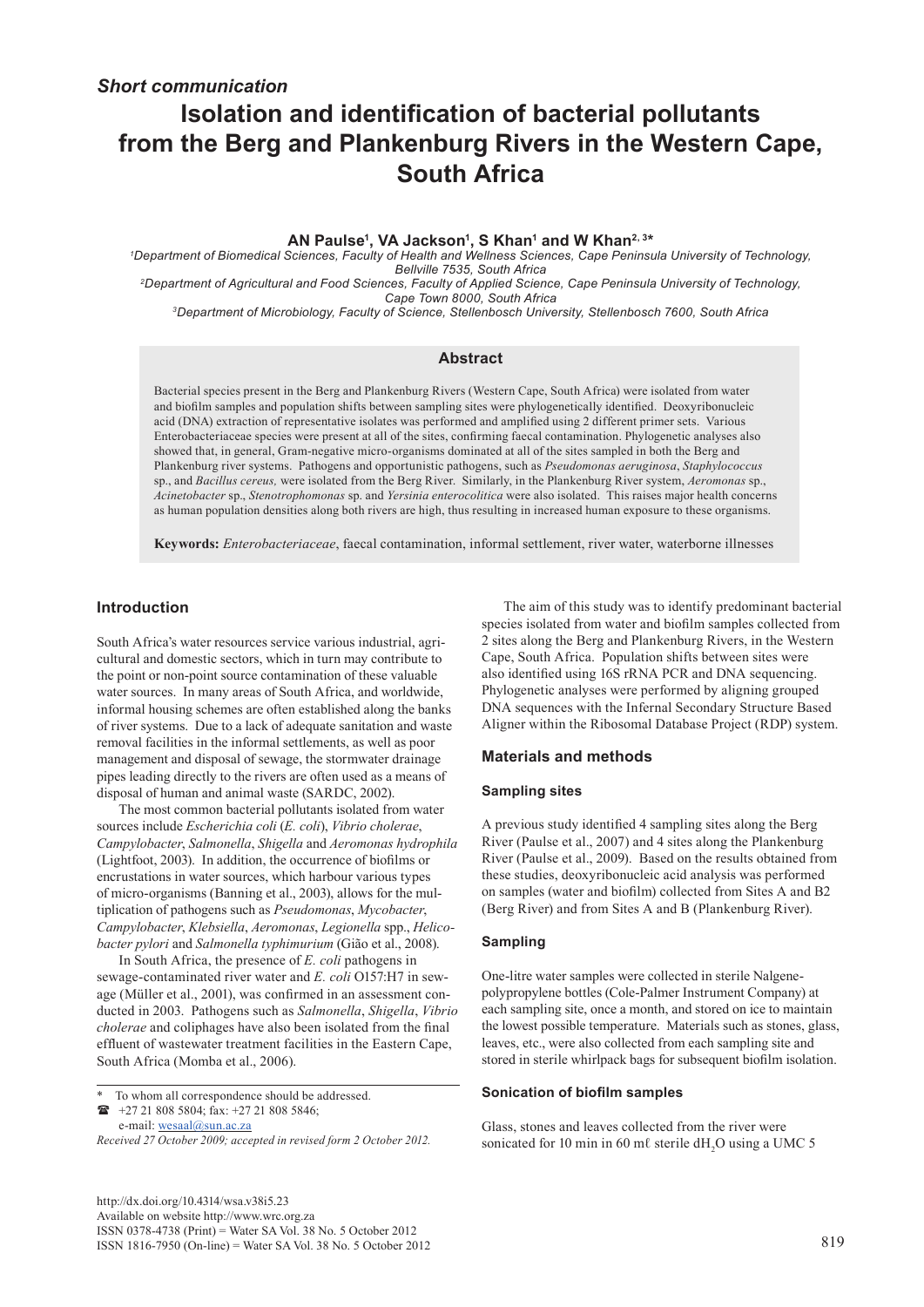

ultrasonication bath (Instrulab Inc.). The sonication step was repeated at least 3 times, depending on the amount of material collected from each sampling site. The bacterial suspension obtained was used for further microbiological analysis.

## **DNA extraction and agarose gel electrophoresis**

Cultures from planktonic and sessile samples (sonicated bacterial suspension) obtained from the sampling sites were spreadplated onto Nutrient Agar (NA) (Merck, Biolab Diagnostics) after serial dilutions  $(10^{-1} \text{ to } 10^{-7})$  were performed. Plates were incubated for 3–4 days at 37°C. Thereafter, distinct visible cells (colony forming units (CFU)) were identified based on morphological differences and re-streaked onto NA plates for isolation of pure cultures (approximately 824 isolates were selected for further analysis). Deoxyribonucleic acid (DNA) extraction was performed using the High Pure PCR Template Preparation Kit as per manufacturer's instructions (Roche Diagnostics). Extracted DNA samples (10 µℓ) were electrophoretically analysed on a 0.8% molecular grade agarose gel.

## **Polymerase chain reaction (PCR)**

It should be noted that the PCR and DNA sequencing techniques were performed only on the culturable microorganisms isolated from the water and biofilm samples. The extracted DNA from individual samples was amplified using 2 primer sets, which amplify the 16S rRNA gene in bacteria. Amplification of target DNA samples (5  $\mu$ l) (100 ng/50  $\mu$ l) was performed in a total reaction volume of 50  $\mu\ell$  containing a 10 mM dNTP mix (1  $\mu$ l), 25 mM MgCl<sub>2</sub> (4  $\mu$ l), 5 x PCR Buffer with  $(NH_4)_2SO_4$  (10  $\mu$ *l*), 10  $\mu$ M forward (RW01) primer [AAC TGG AGG AAG GTG GGG AT] (2.5 µℓ), 10 µM reverse (DG74) primer [AGG AGG TGA TCC AAC CGC A] (2.5 µℓ) (Greisen et al., 1994), GoTaq DNA polymerase (0.25  $\mu\ell$ ) and sterile distilled  $H_2O$  (24.75  $\mu\ell$ ). For the second primer set all of the reagents mentioned above were added proportionally, together with 10 µM forward (RDR080) primer [AAC TGG AGG AAG GTG GGG AC $(2.5 \mu \ell)$  and 10  $\mu$ M reverse (DG74) primer [AGG AGG TGA TCC AAC CGC A] (2.5 µℓ) (Greisen et al., 1994) to obtain a total volume of 50  $\mu\ell$  for subsequent

*Figure 1a Polymerase chain reaction analysis of extracted DNA samples (BB1-138 to 155) (with Primer Set 1: forward (RW01) primer; reverse (DG74) primer) isolated from Site B in the Berg River. Lanes 1–18: Samples 138 to 155 (BB1); Lane A: Marker (MassRuler™ DNA Ladder Mix, #SM0403 (Fermentas)); Lane B: Negative control.*

*Figure 1b* 

*Polymerase chain reaction analysis of extracted DNA samples (BB2-138 to 155) (with Primer Set 2: forward (RDR080) primer; reverse (DG74) primer) isolated from Site B in the Berg River. Lanes 1–18: Samples 138 to 155 (BB2); Lane A: Marker (MassRuler™ DNA Ladder Mix, #SM0403 (Fermentas)); Lane B: Negative control.*

amplification. The PCR procedure included an initial denaturation step of 5 min at 95°C, followed by 30 cycles of amplification (25 s at 95°C, 25 s 55°C and 1 min at 72°C). The final extension step was performed at 72°C for 10 min.

## **16S ribosomal RNA sequencing**

Successfully amplified PCR products (~600 bp) were purified using a High Pure PCR Product Purification Kit as per manufacturer's instructions (Roche Diagnostics). The DNA concentrations were determined using the Qubit™ fluorometer (Invitrogen) and the Quant-iT™ dsDNA BR (Broad-range) Assay kit 2–1 000 ng as per manufacturer's instructions (Molecular probes and Invitrogen).The DNA samples (5–268  $ng/m\ell = 0.005-0.3$  ng/ $\mu\ell$ ) were loaded onto 96-well plates (15  $\mu\ell$  per sample), dried in a speed vac with medium heat for 30 to 60 min (depending on the volumes), and sent for subsequent sequencing. The Applied Biosystems Big Dye Terminator v3.1 Cycle sequencing Kit was used for the sequencing reactions, as per manufacturers' protocols. Sequences were identified using the Sequence Match Programme (Cole et al., 2009) obtained from the Ribosomal Database Project website.

#### **Phylogenetic analysis**

All of the DNA sequences obtained for the Berg and Plankenburg Rivers (Sites A and B) were grouped and aligned with the Infernal Secondary Structure Based Aligner in the Ribosomal Database Project (RDP). An unrooted tree was constructed using the Weighbour weighted neighbour-joining tree building algorithm within the RDP programme and viewed using the MEGA version 4.1 (Molecular Evolutionary Genetics Analysis 4.1) programme (Tamura et al., 2007). Branching patterns were evaluated by pairing 1 000 replicates of randomly-generated trees.

# **Results and discussion**

Figure 1 (a and b) illustrates the amplified PCR products analysed on a 1.2% agarose gel, against a MassRuler™ DNA Ladder Mix, #SM0403 (Fermentas), resembling the approximate size of 600 bp. The gel electrophoresis pictures indicating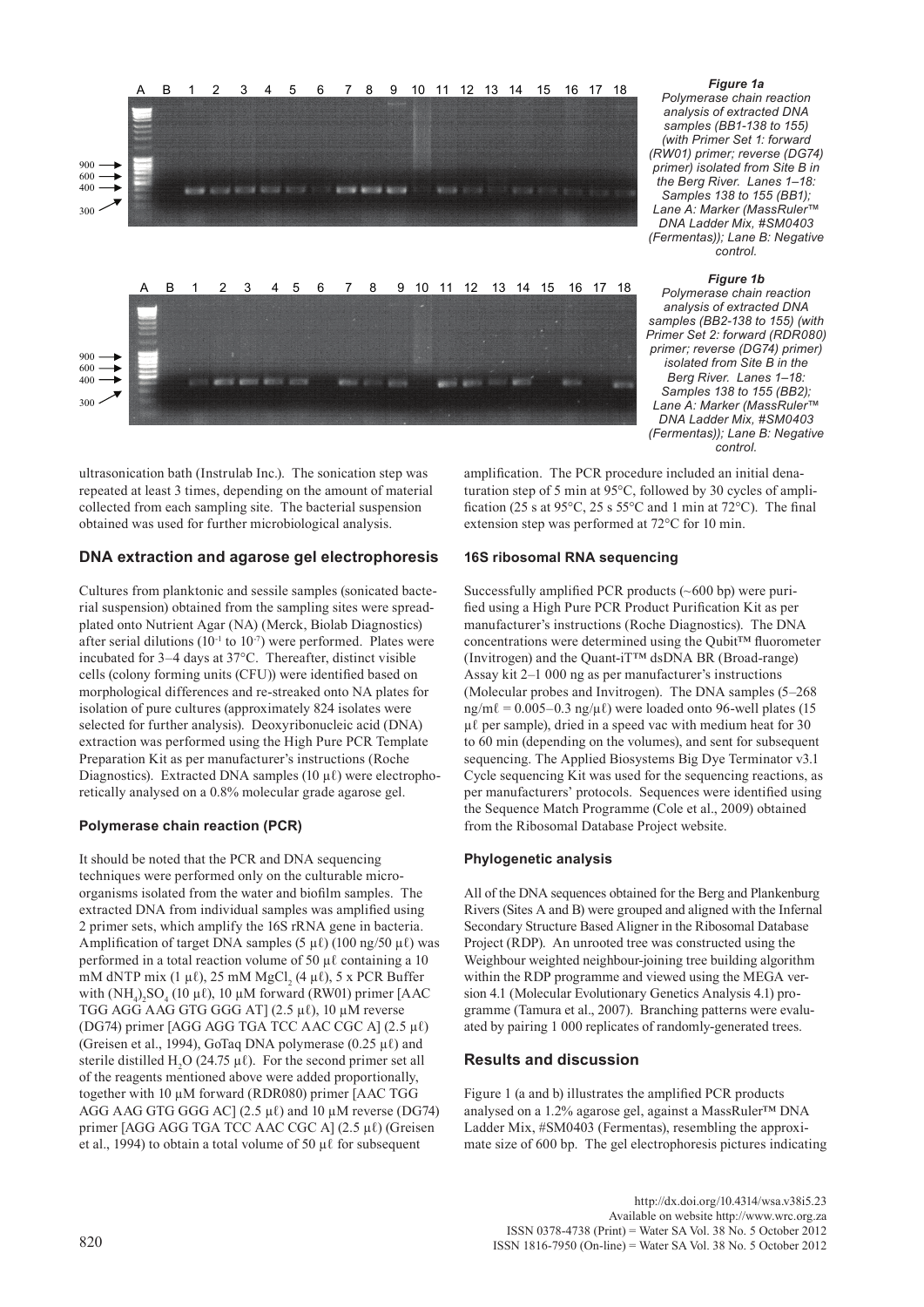the representative samples (138 to 155) isolated at Site B in the Berg River were amplified using both Primer Sets 1 and 2 (Greisen et al., 1994). While most samples represented in Fig. 1a were successfully amplified with Primer Set 1, Samples 143, 147, 152 and 154 were not observed (Fig. 1b) when amplified with Primer Set 2. Samples sent for subsequent sequencing were therefore selected based on successful amplification with either primer set.

The phylogenetic trees depicted in Figs. 2 and 3 include various species of both Gram-positive and Gramnegative heterotrophic bacteria. According to Nikaido (1996), Gram-negative bacteria tend to be more resistant to various lipophilic and amphiphilic inhibitors than Gram-positive bacteria. This indicates that these organisms possess survival mechanisms which Gram-positive organisms lack and could explain why these organisms are surviving adverse environmental conditions. In all of the trees the Gram-negative group make up the largest num-



ber of organisms isolated and are further subdivided into the Enterobacteriaceae, Proteobacteria and the high G+C Gram-negatives.

## **Berg River**

Bacterial species isolated from the planktonic and sessile samples obtained from Site A (site situated upstream from the suspected point-source of pollution), are presented in Fig. 2. Phylogenetic analysis based on the 16S rRNA of the bacterial strains isolated in 2004 and 2005 displayed acceptable bootstrap values. In addition to the Enterobacteriaceae, the Proteobacteria and the high G+C Gram-negatives isolated from this site, the isolates from the low G+C Gram-positives were less diverse and consisted of *Staphylococcus* sp., various *Bacillus* spp. and the *Firmicutes* bacterium.

The Enterobacteriaceae, which are common and widespread in the environment, include the coliform bacteria, which are used as indicator organisms in evaluating faecal pollution in various water bodies (Figueras and Borrego, 2010). The fact that *Enterobacter* sp., *Citrobacter* sp., *Serratia* sp., *Shewanella* sp. and *Aeromonas* sp., amongst others, were detected at Site A is a clear indication of faecal contamination of the river in this area. These isolates belong to the indicator coliform group of organisms of which most are harmless. However, their presence in a water system could lead to major health concerns and may indicate the presence of potential disease-causing bacterial strains, i.e. pathogens (Figueras and Borrego, 2010). The presence of these faecal indicators in the Berg River also

[http://dx.doi.org/10.4314/wsa.v38i5.23](http://dx.doi.org/10.4314/wsa.v37i4.18) Available on website http://www.wrc.org.za ISSN 0378-4738 (Print) = Water SA Vol. 38 No. 5 October 2012 ISSN 1816-7950 (On-line) = Water SA Vol. 38 No. 5 October 2012 821

relates to a previous study (Paulse et al., 2007), where significantly (*p* < 0.05) high faecal coliform and *E. coli* counts were recorded by means of the most probable number technique (MPN).

In addition, the presence of *Pseudomonas* sp. and particularly, *Pseudomonas aeruginosa,* constitutes a potential health threat to children, the elderly and immune-compromised patients. This organism is an opportunistic pathogen, which, when sensing a breakdown in a host's defence system, takes advantage or exploits the situation thereby initiating infection (Todar, 2008). In addition, a study conducted by Miteva et al. (2004) indicated that isolates exhibiting multiple resistances, among the Proteobacteria, belong to the *Pseudomonas* spp. group.

The final group in this tree, the low G+C Gram-positives, consisted of *Staphylococcus* spp. and various *Bacillus* spp. Even though most *Staphylococcus* spp. are harmless and reside normally on the mucous membranes and skin of humans (Madigan and Martinko, 2005), these organisms may also cause various diseases in humans through either toxin production or penetration.

To add to the major health concerns of the inhabitants living in close proximity to this river, some of the bacterial species observed at Site A (i.e. agricultural area) were conserved when compared to microorganisms identified at Site B (Fig. 3). Hundreds of informal settlement dwellers as well as farm workers (agricultural area), live in close proximity to this site and many use the riverbanks as 'toilet schemes' as the sanitary facilities in the settlement are either in a poor state or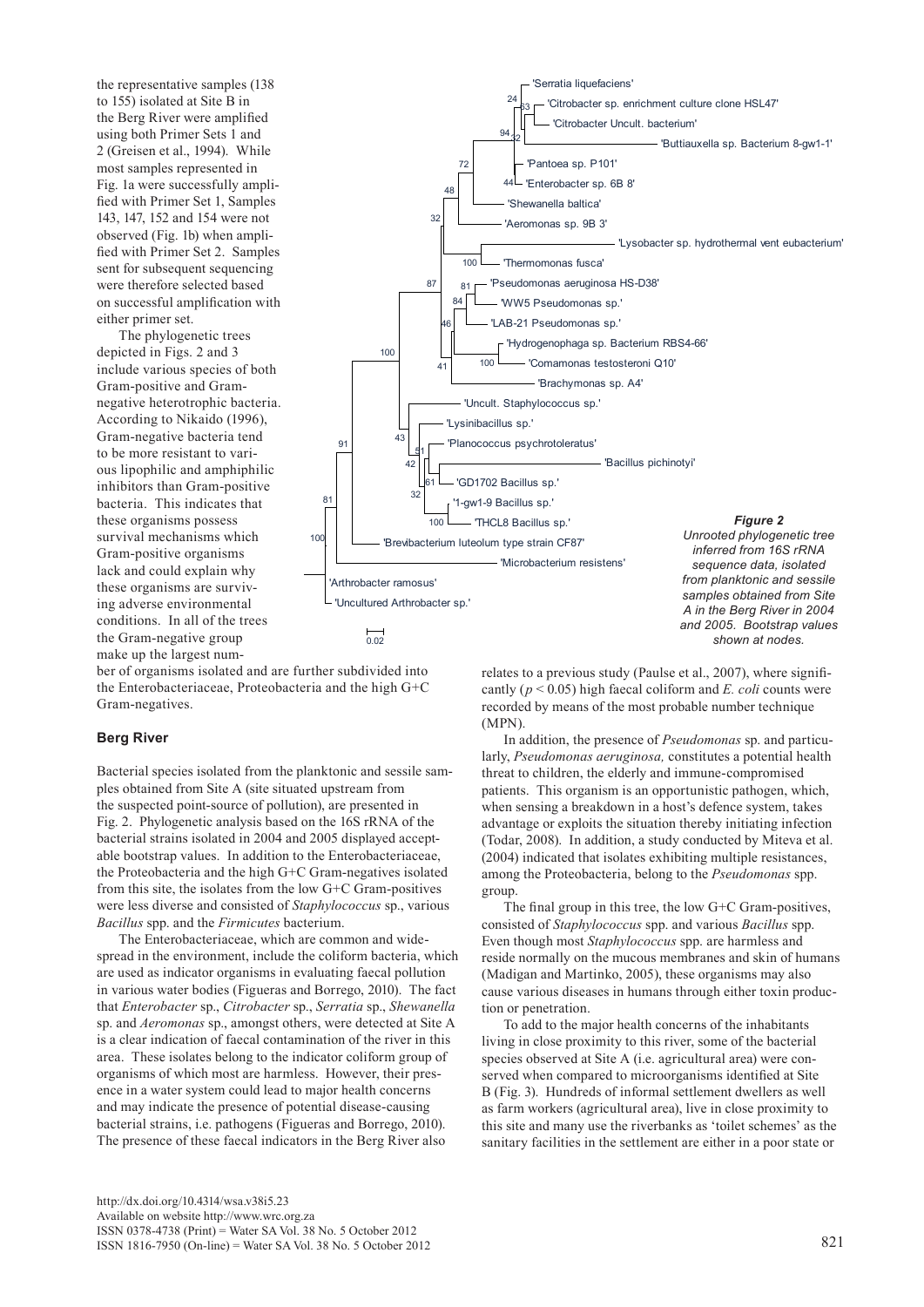completely non-existent in the vicinity.

As observed at Site A, the Gramnegative bacteria constituted the largest group of organisms isolated from this site. In addition to the *Citrobacter* sp. identified at this site and previously at Site A in the Berg River, bacterial species introduced into the river at Site B, included, amongst others, *Micrococcus* sp., *Corynebacterium* sp. and *Rhodococcus* sp. Even though most of these species are not well-known human pathogens, species such as *Citrobacter freundii* are opportunistic pathogens, which normally inhabit the intestine, and have been linked to alimentary infections and infections of the urinary tract, middle ear, gallbladder and meninges as well as bloodstream infections, brain abscesses, neonatal sepsis, intra-abdominal sepsis and pneumonia (Pepperell et al., 2002).

In addition to the *Pseudomonas* sp. previously mentioned, *Stenotrophomonas maltophilia,* was also isolated from Site B in the Berg River. Some of the organisms isolated at Site A remained dominant at Site B and included species such as *Aeromonas* sp., *Comamonas* sp., and *Pseudomonas* sp. In addition, *Microbacterium*, and various *Bacillus* spp., persisted at both Sites A and B.

## **Plankenburg River**

Various members of the Enterobacteriaceae group were isolated from the Plankenburg River sampling sites thereby confirming faecal contamination in the river (phylogenetic trees not included). One of the isolated bacterial species was identified as the organism *Yersinia enterocolitica* subsp. *enterocolitica* which causes yersiniosis (Kuhm, 2009), a disease which leads to self-limiting entero-colitis. Symptoms

include watery or bloody diarrhoea and fever. The abovementioned bacterial species, along with the *Aeromonas* sp., *Alcaligenes faecalis* and *Acinetobacter* sp., are all indicators of faecal contamination (Gerischer, 2008). The presence of these faecal indicators also confirms the results of a previous study (Paulse et al., 2009), where significantly (*p*<0.05) high faecal coliform and *E. coli* counts were recorded by means of the MPN technique. During this study, faecal coliform and *E. coli* counts of 3.5 x  $10<sup>6</sup>$  microorganisms/100 m $\ell$  were observed at Site B along the Plankenburg River.

*Alcaligenes faecalis*, which was originally isolated from faeces but has become more common in environmental samples, was isolated from Site A. *Alcaligenes faecalis* is normally found in soil, water and environments associated with humans. Even though the organism is generally regarded as non-pathogenic, it has previously been implicated as an opportunistic pathogen, which may lead to urinary tract infections



(Meharwal et al., 2002).

*Aeromonas* sp., and particularly, *A. hydrophila*, is associated with gastroenteritis, cellulitis and other diseases in humans (Khajanchi et al., 2010). This species belongs to the *Vibrionaceae* which consist of Gram-negative, straight or curved rods with polar flagella. This family also includes the important *Vibrio* sp. of which *V. cholerae* and *V. parahaemolyticus* are the most well-known human pathogens. *Vibrio cholerae* is responsible for the disease cholera, while *V. parahaemolyticus* infections result in gastroenteritis in humans after the ingestion of contaminated seafood (Tavana et al., 2010). Even though studies of rRNA homology suggest that *Vibrio* sp. and *Aeromonas* sp. differ more widely, previous studies have reported the difficulty in identifying *Aeromonas* to the genospecies level (Pavan et al., 2005; Janda and Abbot, 2010).

Apart from *Y. enterocolitica* isolated from Site B, other important bacterial species introduced at this site included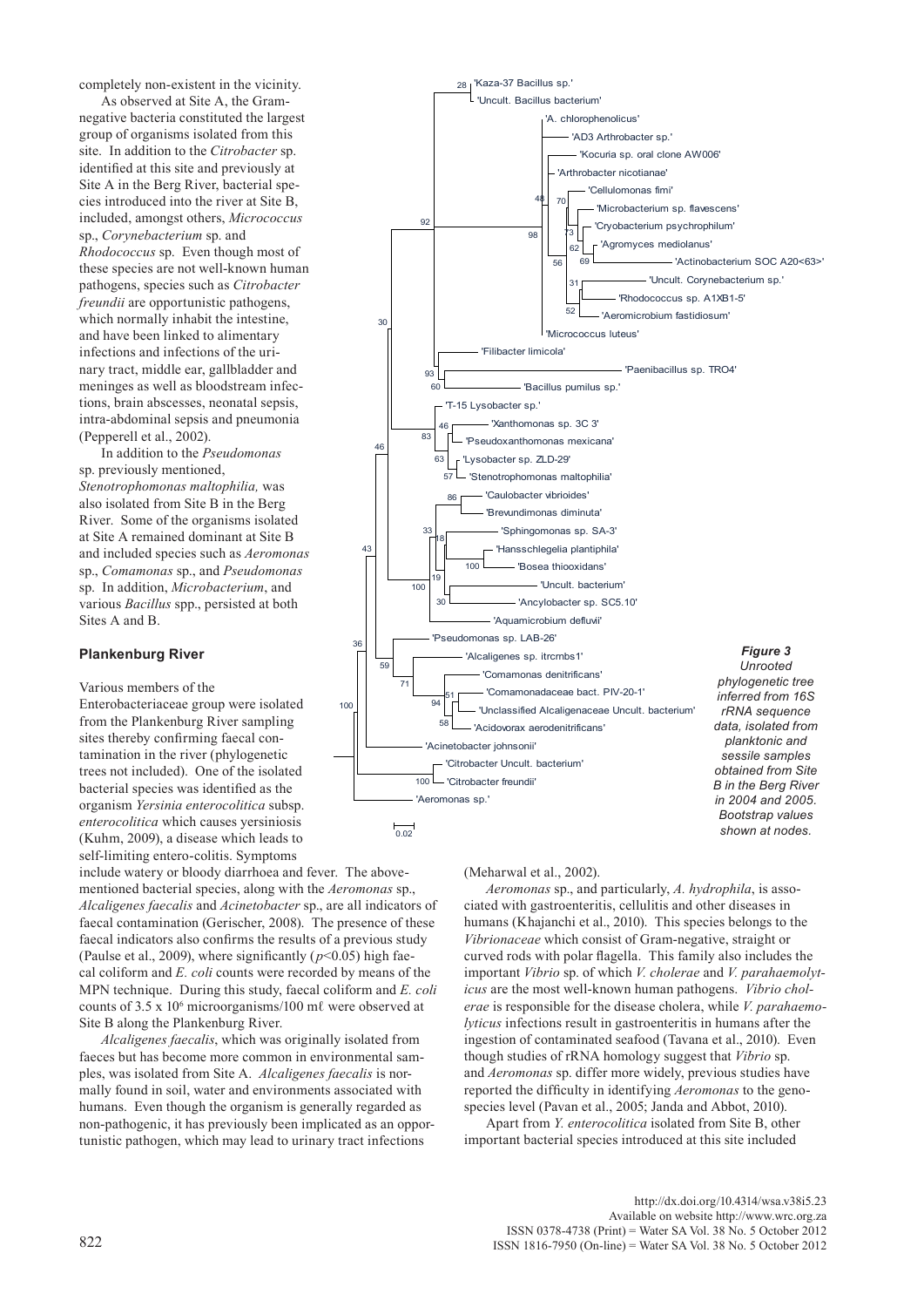various members of the Enterobacteriaceae group such as *Citrobacter gilleni, C. braakii, Pantoea agglomerans* and *Enterobacter aerogenes*, thereby again confirming faecal contamination at this site. As previously mentioned, this is the point of the river that is closest to the informal settlement. It is also the site where faecal wastewater from nearby sanitary facilities is flushed into the river. Bacterial species from the genus *Yersinia* are considered major human pathogens and may be the causative agent of plague in susceptible individuals. Overall, the species diversity of micro-organisms isolated from Site B was lower in comparison to Site A.

Various species of the Gram-positive *Bacillus* genus were also identified at both sites in the Plankenburg River. *Bacillus* species isolated included various unidentified species as well as *B. aquimaris*, *B. thuringiensis*, and *B. pumilus*. In addition, *Bacillus cereus*, which may cause food poisoning in humans, was also isolated and identified. *Bacillus cereus* infections may lead to severe nausea, vomiting and diarrhoea (Lampel et al., 2012). In general, *Bacillus* spp. can occupy a wide variety of ecological niches and its spores are found ubiquitously in the environment (Pillai et al., 2006).

# **Conclusions**

The major conclusions of the study are as follows:

- Phylogenetic analyses showed that Gram-negative microorganisms dominated at all of the sites sampled in both the Berg and Plankenburg River systems;
- Bacterial species from the Enterobacteriaceae family were isolated from all sampling sites in both river systems. This indicates that both the Berg and Plankenburg Rivers were subjected to faecal pollutants.
- A similar trend in population shift was observed between the sampled sites for both river systems:
	- In certain instances, isolates observed at Site A (i.e. before the point sources of pollution) did not persist in the river systems and were thus not identified at Site B (i.e. after the point sources of pollution), e.g. *Serratia liquefaciens*, isolated from Site A in the Berg River, was not detected at Site B in the river system.
	- Similarly, various species (e.g. *Yersinia enterocolitica* subsp. *Enterocolitica*, at Site B in Plankenburg River) were also introduced at Site B, which were not identified at Site A; this could be ascribed to the introduction of microbial pollutants from the surrounding environment as follows:
	- Stormwater drainage pipes from the adjacent informal settlements, enter both river systems at Site B.
		- Along the Plankenburg River, Site B is also located close to an industrial area.
		- Site B along the Berg River is in close proximity to an agricultural area which could also contribute to the pollutant load.
- The predominant pathogenic microorganisms isolated from the Berg River included: at Site A, *Pseudomonas aeruginosa, Comamonas testosteroni,* and *Aeromonas* sp.; at Site B, *Bacillus pumilus, Stenotrophomonas maltophilia, Sphingomonas* sp. and *Aeromonas* sp. Various opportunistic pathogens, including *Serratia liquefaciens, Micrococcus*  sp. and *Cellulomonas* sp. were also isolated from the Berg River.
- In the Plankenburg River, pathogens isolated included *Pseudomonas* sp., *Yersinia enterocolitica, Bacillus pumilus, Bacillus cereus* and *Citrobacter braaki* (Site A);

*B. pumilus, Pseudomonas* sp., *Comamonas testosteroni* and *Aeromonas* sp. were isolated from Site B.

## **Acknowledgements**

The National Research Foundation (NRF) and Cape Peninsula University of Technology (CPUT) are thanked for financial support.

# **References**

BANNING N, TOZE S and MEE BJ (2003) Persistence of biofilmassociated *Escherichia coli* and *Pseudomonas aeruginosa* in groundwater and treated effluent in laboratory model system. *Microbiology* **149** 47–55.

- COLE JR, WANG Q, CARDENAS E, FISH J, CHAI B, FARRIS RJ, KULAM-SYED-MOHIDEEN AS, McGARRELL DM, MARSH T, GARRITY GM and TIEDJE JM (2009) The Ribosomal Database Project: improved alignments and new tools for rRNA analysis. *Nucleic Acids Res.* **37** D141–D145.
- FIGUERAS MJ and BORREGO JJ (2010) New perspectives in monitoring drinking water microbial quality. *Int. J. Environ. Res. Public Health* **7** 4179–4202.
- GERISCHER U (ed.) (2008) *Acinetobacter Molecular Biology* (1st edn.). Caister Academic Press, Germany.
- GIÃO MS, AZEVEDO NF, WILKS SA, VIEIRA MJ and KEEVIL CW (2008) Persistence of Helicobacter pylori in heterotrophic drinking-water biofilms. Appl. Environ. Microbiol. **74** (19) 5898–5904.
- GREISEN K, LOEFFELHOLZ M, PUROHIT A and LEONG D (1994) PCR primers and probes for the 16S rRNA gene of most species of pathogenic bacteria, including bacteria found in cerebrospinal fluid. *J. Clin. Microbiol*. **32** 335–351.
- JANDA JM and ABBOTT SL (2010) The genus *Aeromonas*: taxonomy, pathogenicity, and infection. *Clin. Microbiol. Rev*. **23** (1) 35–73.
- KHAJANCHI BK, FADL AA, BORCHARDT MA, BERG RL, HORNEMAN AJ, STEMPER ME, JOSEPH SW, MOYER NP, SHA J and CHPRA AK (2010) Distribution of virulence factors and molecular fingerprinting of *Aeromonas* species isolates from water and clinical samples: suggestive evidence of water-to-human transmission. *Appl. Environ. Microbiol.* **76** (7) 2313–2325.
- KUHM AE, SUTER D, FELLEISEN R and RAU J (2009) Identification of *Yersinia enterolitica* at the species and subspecies levels by Fourier Transform Infrared Spectroscopy. *Appl. Environ. Microbiol*. **75** (18) 5809–5813.
- LAMPEL KA, SUFIAN AL-KHALDI S and CAHILL SM (2012) *Bad Bug Book – Handbook of Foodborne Pathogenic Microorganisms and Natural Toxins* (2nd edn.). United States Food & Drug Association, Giza.
- LIGHTFOOT NF (2003) Bacteria of potential health concern. In: Bartram K, Cotruvo J, Exner M, Fricker C and Glasmacher A (eds.) *Heterotrophic Plate Counts and Drinking-water Safety*. IWA Publishing, UK.
- MADIGAN M and MARTINKO J (editors) (2005) *Brock Biology of Microorganisms* (11<sup>th</sup> edn.). Prentice Hall, Upper Saddle River.
- MEHARWAL SK, TANEJA N, SHARMA SK and SHARMA M (2002) Complicated nosocomial UTI caused by nonfermentors. *Indian J. Urol*. **18** 123–128.
- MITEVA VI, SHERIDAN PP and BRENCHLEY JE (2004) Phylogenetic and physiological diversity of micro-organisms isolated from a deep Greenland glacier ice core. *Appl. Environ. Microbiol*. **70** 202–213.
- MOMBA MNB, KFIR R, VENTER SN and CLOETE TE (2006) An overview of biofilm formation in distribution systems and its impact on the deterioration of water quality. *Water SA* **26** (1) 59–66.
- MÜLLER EE, EHLERS MM and GRABOW WOK (2001) The Occurrence of *E. coli* 0157:H7 in South African Water Sources intended for direct and indirect human consumption. *Water Res*. **35** 3085–3088.

[http://dx.doi.org/10.4314/wsa.v38i5.23](http://dx.doi.org/10.4314/wsa.v37i4.18) Available on website http://www.wrc.org.za ISSN 0378-4738 (Print) = Water SA Vol. 38 No. 5 October 2012 ISSN 1816-7950 (On-line) = Water SA Vol. 38 No. 5 October 2012 823